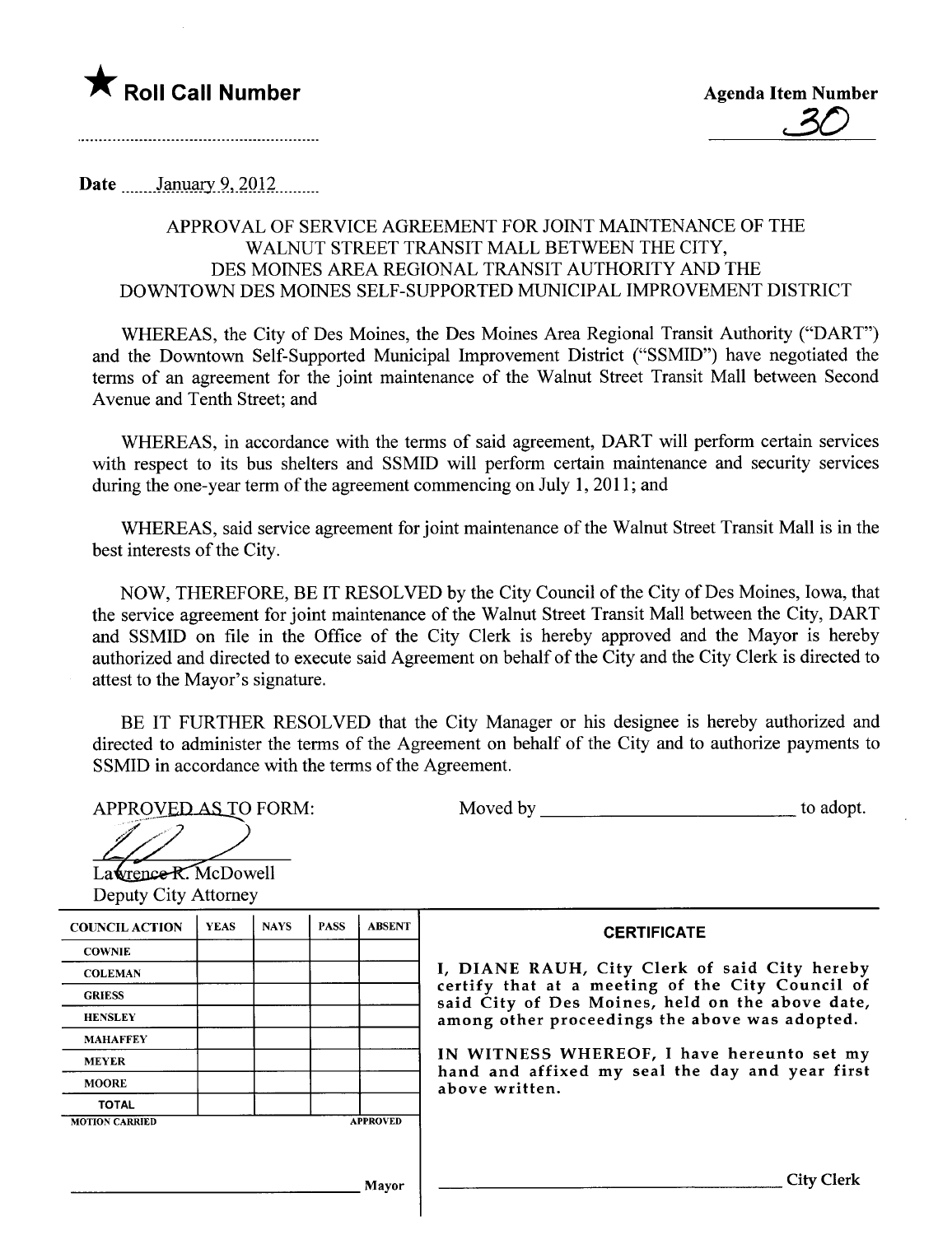| الحدثاء       |    |
|---------------|----|
| Agreeda Item_ | Z' |

 $\mathbb{R}$ SH Call # $\mathbb{I}$ 

## SERVICE AGREEMENT BETWEEN THE CITY OF DES MOINES, DES MOINES AREA REGIONAL TRANSIT AUTHORITY, AND THE DOWNTOWN DES MOINES SELF -SUPPORTED MUNICIPAL IMPROVEMENT DISTRICT FOR JOINT MAINTENANCE OF THE WALNUT STREET TRANSIT MALL

THIS AGREEMENT is made and entered into this \_\_\_\_\_ day of , 2011 between the City of Des Moines, Iowa, a municipal corporation (hereinafter referred to as the "City"), the Des Moines Area Regional Transit Authority (hereinafter referred to as "DART") and the Downtown Des Moines Self-Supported Municipal Improvement District, an Iowa not for profit corporation (hereinafter referred to as "SSMID").

WHEREAS, the City, DART and SSMID entered a Service Agreement for Joint Maintenance of the Walnut Street Transit Mall dated August 9, 2010 which superseded in its entirety that certain Service Agreement for Joint Maintenance of the Walnut Street Transit Mall dated September 23,2002 (the "Prior Agreement"); and

WHEREAS, the Walnut Street Transit Mall (hereinafter "Transit Mall") as used in this agreement, refers to the Walnut Street right-of-way bounded by Second Avenue to the east and Tenth Street to the west; and

WHEREAS, the Transit Mall is the primary bus transfer station for DART buses serving communities in the Des Moines metropolitan region and as a result of the busing activity, the Transit Mall is used by a significant workday population and after hours and weekend visitors from throughout the Des Moines metropolitan region; and

WHEREAS, the City has certain duties, rights and powers established by state and city law regarding its public property, including the Walnut Street right-of-way; and

WHEREAS, DART maintains a number of bus shelters in and along the Transit Mall for the convenience of its patrons; and

WHEREAS, SSMID's authorized puroses include enhanced maintenance and cleaning of public spaces and providing services to enhance the safety of persons and property, such as a "Goodwill Ambassador" program, within the defined boundaries of the SSMID District, which includes the area of the Transit Mall; and

WHEREAS, the timely performance of routine and periodic maintenance of the Transit Mall impacts directly on the health, safety, welfare and enjoyment of DART patrons and significant DART patron use of the Transit Mall results in SSMID devoting a relatively greater amount of certain specific services to the Transit Mall than to the remainder of SSMID's defined boundaries; and

WHEREAS, DART is experiencing extreme budget pressures for the fiscal year beginning July 1,2011.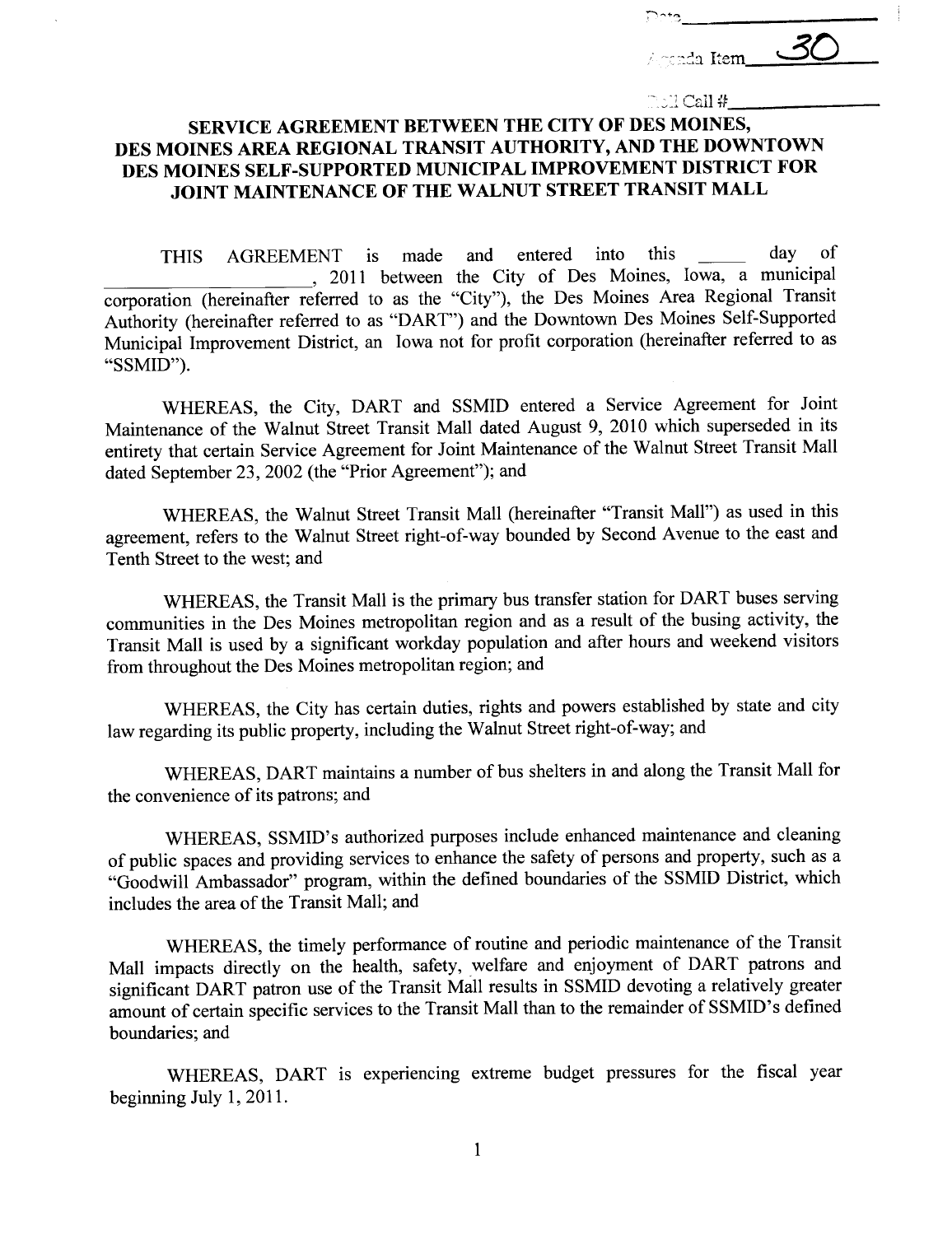NOW, THEREFORE, the City, DART and SSMID do hereby agree as hereafter provided:

1. Term. The term of this Agreement shall be one year commencing on July 1,2011 and ending June 30, 2012. This Agreement will terminate prior to the end of such term in the event the SSMID District is dissolved and terminated by action of the City Council pursuant to Iowa Code Section 386.5 or the SSMID Operating Agreement between the City and SSMID is otherwise terminated. Further, this Agreement will terminate prior to the end of such term in the event any party exercises its rights for early termination as specified in Section 6 of this Agreement.

2. Responsibilities of the City. The City will perform its duties and exercise its rights and powers established by state and city law as the City determines is appropriate regarding the infrastructure of the Walnut Street right-of-way in the Transit Mall.

3. Responsibilities of DART. DART will provide the following services within the Transit Mall:

a. DART will repair and maintain the bus shelters, including window cleaning on a regular basis.

b. DART will remove snow from sidewalk surfaces in and around the bus shelters to the extent of bus shelter overhangs.

c. DART will remove snow from sidewalk surfaces between the bus shelters or other bus patron amenities and the street curb at key access points to allow for safe entry and exit from buses.

d. DART will install and maintain signage to clearly define the nonsmoking area of the Transit Mall (the paries understand that the nonsmoking area extends from a line parallel to the street curb along the north side of the bus shelters on the north side of Walnut Street to a line parallel to the street curb along the south side of the bus shelters on the south side of Walnut Street or such larger area as may be determined by the State Department of Public Health or its designee). The design, contents, type and location of signage shall be in accordance with Iowa Code Section 142D.6 and subject to the approval of the City.

4. Responsibilities of SSMID. SSMID wil provide the following services within the Transit Mall:

a. SSMID will devote a greater relative amount of the work time of its goodwill ambassadors and other roving personnel, such as off-duty police officers, to the Transit Mall as SSMID devotes of the same type of services to the remainder of the defined boundaries of the SSMID District. SSMID currently devotes approximately 1.5

2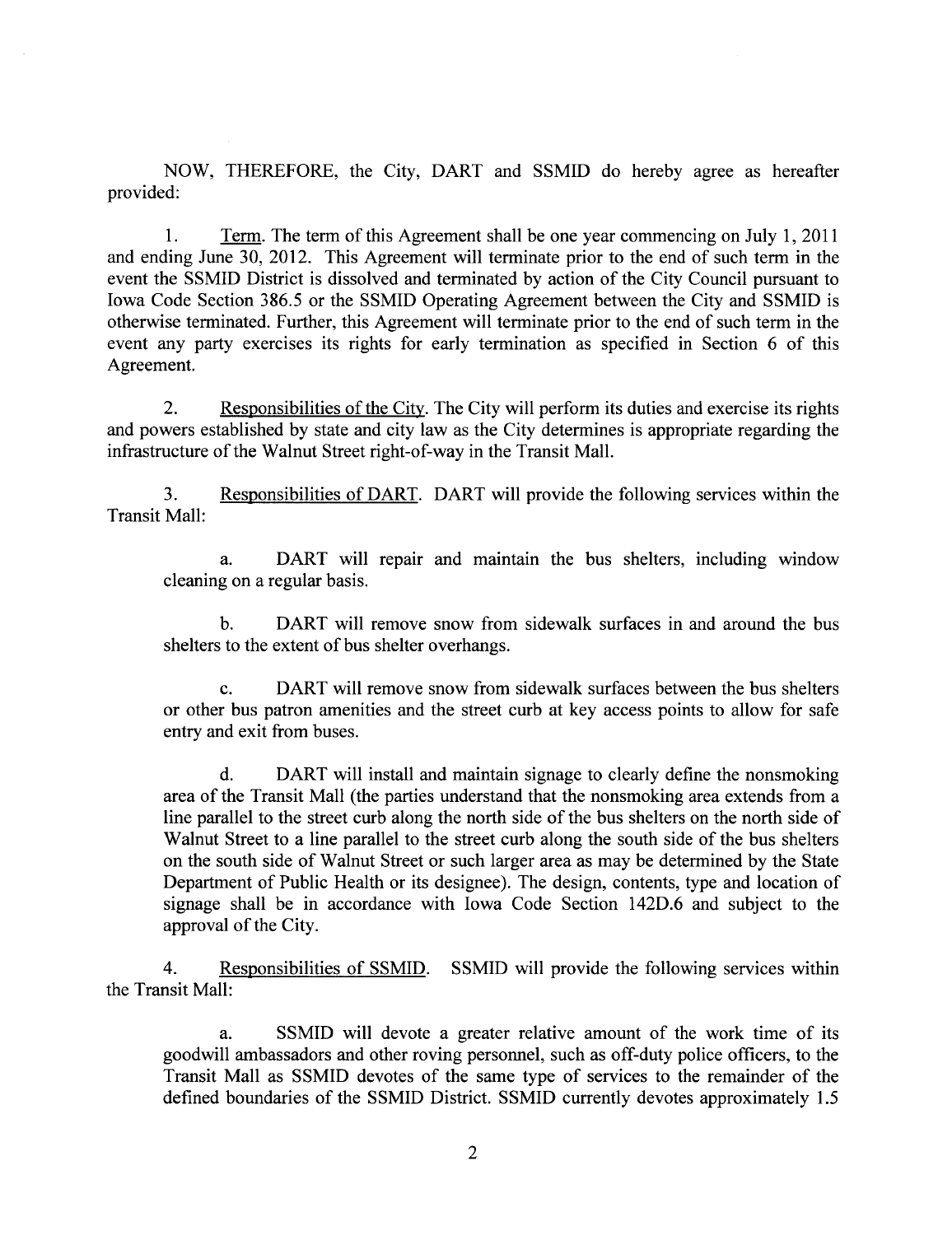out of its 12 goodwill ambassadors and approximately 250-300 hours of off-duty police officers' time to the Transit Mall area. SSMID wil continue to devote no less than this current level of resources to the Transit Mall for the term of this Agreement.

b. SSMID will provide daily trash pickup, removal of trash bags from trash receptacles, and proper disposal of the trash bags removed from trash receptacles. SSMID will also replace trash receptacles as needed.

c. SSMID will provide daily inspections for trash and litter and will sweep and remove litter, trash and debris from bus shelters and sidewalks, including sidewalk access ramps where sidewalks enter Walnut Street, on a daily basis.

d. SSMID wil: (1) remove snow from sidewalk access ramps where sidewalks enter Walnut Street, as needed on a seasonal basis; and (2) monitor the removal of snow from sidewalks by abutting property owners, reminding abutting property owners when necessary of their snow removal obligations under the law and advising the City when an abutting property owner is unresponsive to SSMID's snow removal reminder.

e. SSMID will arrange, with adjacent property owners and businesses or otherwise, to cover the costs to maintain planters, provide flowers for planting, and weed and water plants as needed seasonally.

f. SSMID wil remind and encourage Transit Mall patrons to abide by the State nonsmoking law (Iowa Code Chapter 142D) in accordance with installed signage.

5. Funding of Transit Mall Maintenance Activities. Neither DART nor SSMID shall be responsible for the costs of any Walnut Street right-of-way infrastructure repair performed by the City within the Transit Mall, except by reason of becoming an abutting property owner to Walnut Street or a utility customer, or by separate written agreement. DART shall be responsible for all costs related to the Transit Mall services provided by DART pursuant to Section 3. For the one year term of this Agreement, the City shall pay \$40,000 to SSMID divided in four equal quarterly payments upon receipt of an invoice from SSMID each quarter, which invoice shall detail the Transit Mall services including work time provided by SSMID pursuant to Section 4.

6. Termination. This Agreement may be terminated at any time by any party upon delivery of written notice to the other parties of intent to terminate this Agreement. Said termination shall occur thirty days after delivery of said notice of termination. The City agrees to compensate SSMID for services rendered under this Agreement to the effective date of such termination, or to the date such services cease to be provided by SSMID, whichever occurs earlier, unless otherwise agreed by such parties.

7. Insurance. Indemnification. SSMID shall purchase and maintain insurance in accordance with the insurance requirements set forth in Attachment 1 to protect SSMID, DART and the City throughout the duration of this Agreement. SSMID shall not commit any act which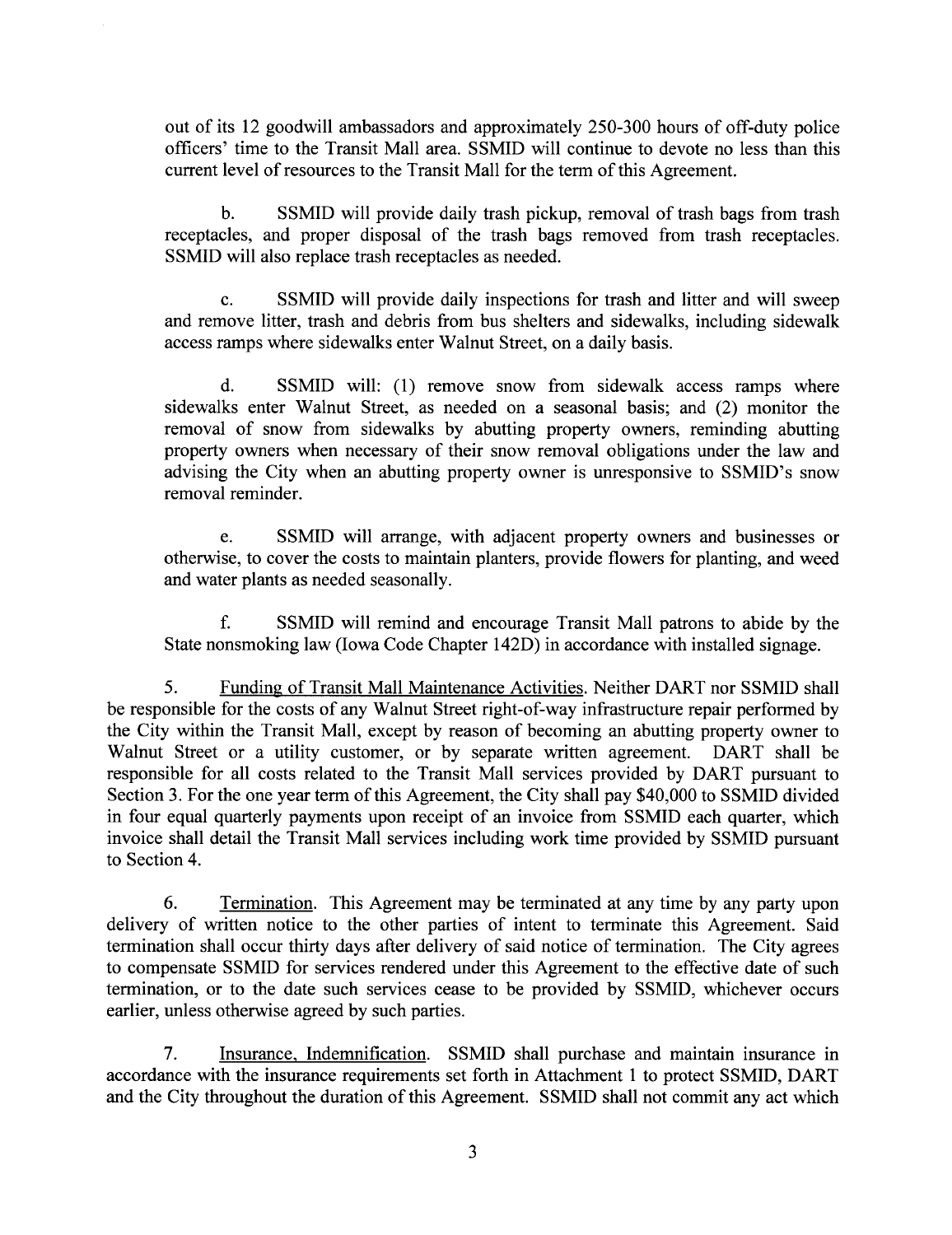shall invalidate any policy of insurance. SSMID shall defend, indemnify and hold harmless the City in accordance with the indemnification requirements set forth in Attachment 1. SSMID shall be subject to all terms and provisions set forth in Attachment 1 and the exhibits thereto.

8. Notices and Invoices. All notices which the parties are authorized or required to give one another pursuant to this Agreement, and all invoices, shall be in writing and may be personally delivered, sent by ordinary mail, or electronic medium to the addresses hereafter provided. Mailed notices or invoices shall be deemed to be received by the party to whom directed when they are postmarked. If notice or invoice is given by electronic medium, such notice or invoice shall be deemed to be delivered when the electronic medium is transmitted, provided the person whose e-mail address is used is stil in the listed job position on the date transmitted. Such notices and invoices shall be delivered or mailed to the following persons at the addresses or e-mail addresses listed:

Notices to the City: City Manager City Hall 400 Robert D. Ray Drive Des Moines, IA 50309 E-Mail Address: raclark@dmgov.org

Notices to DART: Elizabeth Presutti, General Manager Des Moines Area Regional Transit Authority 1100 MTA Lane Des Moines, IA 50309 E-Mail Address: dart@ridedart.com

Notices to SSMID: Glenn Lyons, President and CEO Downtown Community Allance 700 Locust Street, Suite 100 Des Moines, IA 50309 E-Mail Address: glyons@downtowndesmoines.com

9. Declaration of Default and Notice. In the event that any party determines that another party has defaulted in the performance of its obligations under this Agreement, the aggrieved pary may declare that default has occurred and give notice thereof to the defaulting party and other party. Notice of default shall be given in writing, shall specify the nature of the default and the provision of this Agreement involved, and shall specify what action is required by the defaulting party to correct the default. The defaulting party shall have 30 days from the date of its receipt of the notice of default to correct the default. If at the end of said 30-day period the default has not, in the opinion of the aggrieved pary, been corrected, that party may thereupon take whatever action it determines is necessary or appropriate to enforce or obtain performance of the provisions of this Agreement.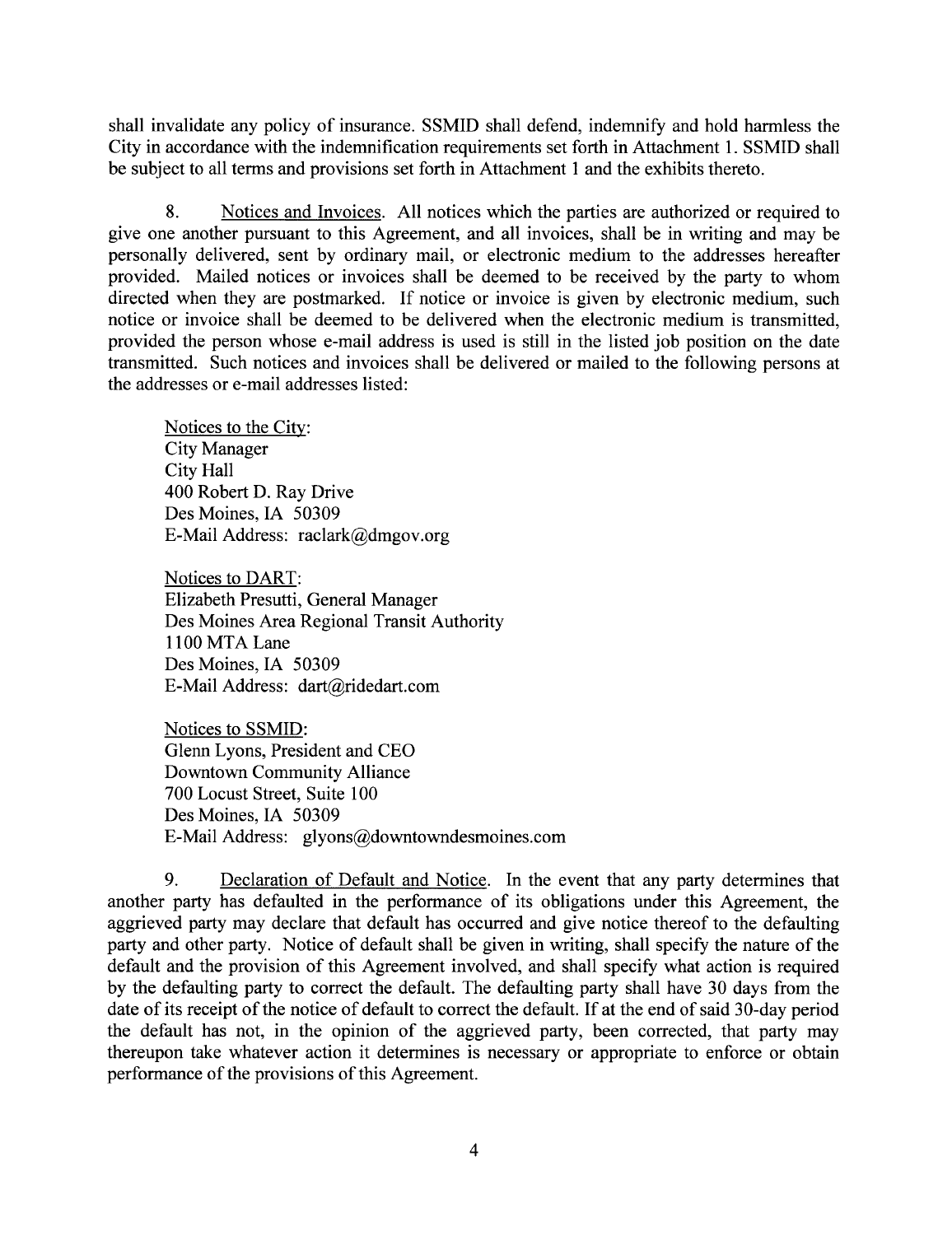10. Validity of Terms. If any section, provision or part of this Agreement shall be found to be invalid or unconstitutional, such finding shall not affect the validity of the Agreement as a whole or any other section, provision or part thereof not found to be invalid or unconstitutionaL.

11. Counterparts. This Agreement may be executed in multiple counterpars, each of which so executed shall be deemed to be an original.

12. Entire Agreement. This Agreement represents the entire agreement between the parties. Any subsequent change or modification to the terms of this Agreement shall be in the form of a duly executed amendment to this Agreement. The paries acknowledge that this Agreement supersedes the Prior Agreement in its entirety.

(Signature Pages Follow)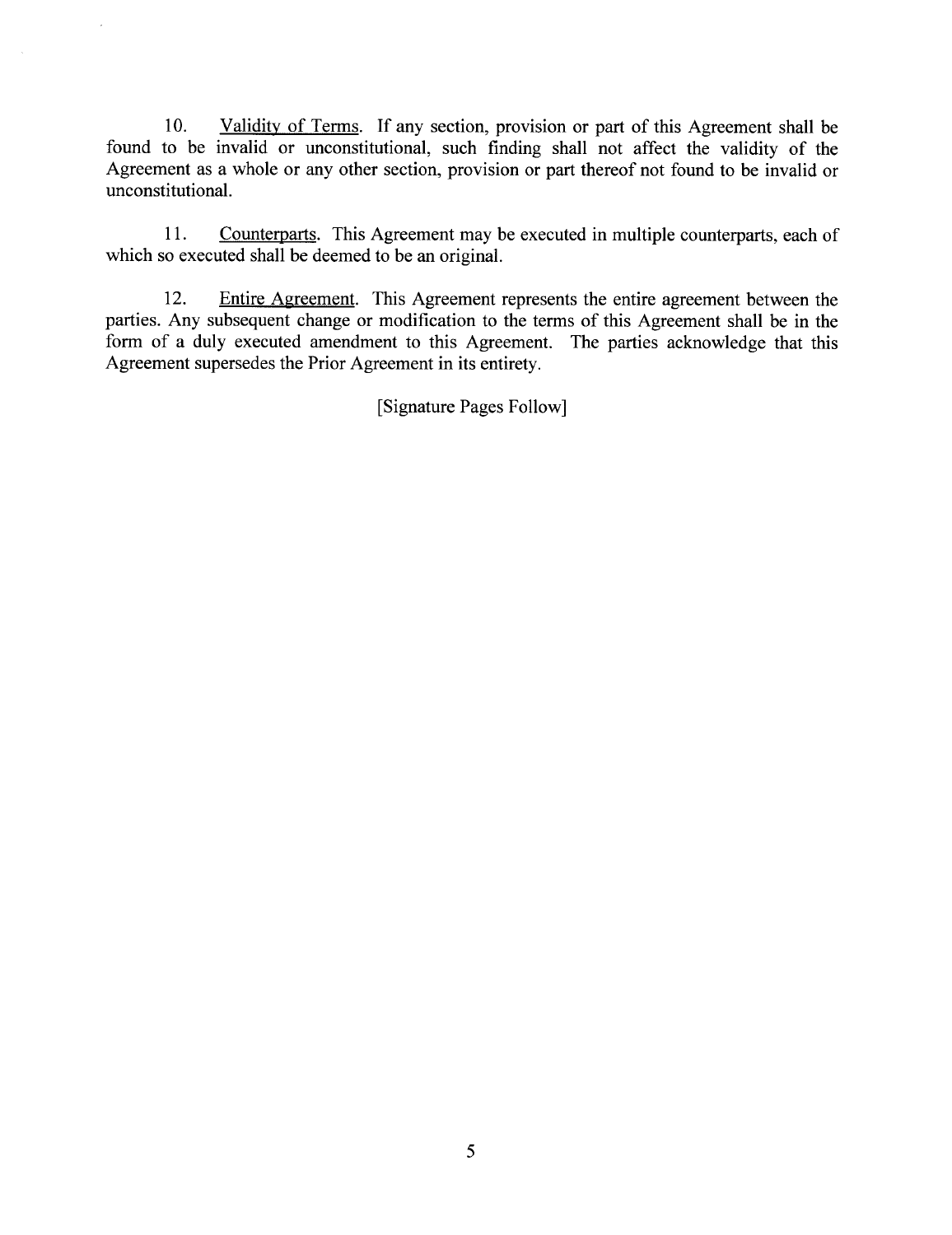IN WITNESS WHEREOF, the parties hereto have executed this Agreement as of the date first above written.

#### THE CITY OF DES MOINES, IOWA

T.M. Franklin Cownie Mayor

ATTEST:

Diane Rauh City Clerk

STATE OF IOWA ) ) ss: COUNTY OF POLK )

On this day of , 2011 before me, the undersigned, a Notary Public, personally appeared T.M. FRANKLIN COWNIE and DIANE RAUH, to me personally known, who, being by me duly sworn, did state that they are the Mayor and City Clerk, respectively, of the City of Des Moines, Iowa; that the seal affixed to the foregoing instrument is the seal of the corporation, and that the instrument was signed and sealed on behalf of the corporation, by authority of its City Council, as Roll Call No. \_\_\_\_\_\_\_\_ on the \_\_\_\_\_\_ day of , 2011, and that T.M. Franklin Cownie and Diane Rauh acknowledged the execution of the instrument to be the voluntary act and deed of the municipal corporation, by it voluntarily executed.

Notary Public for the State of Iowa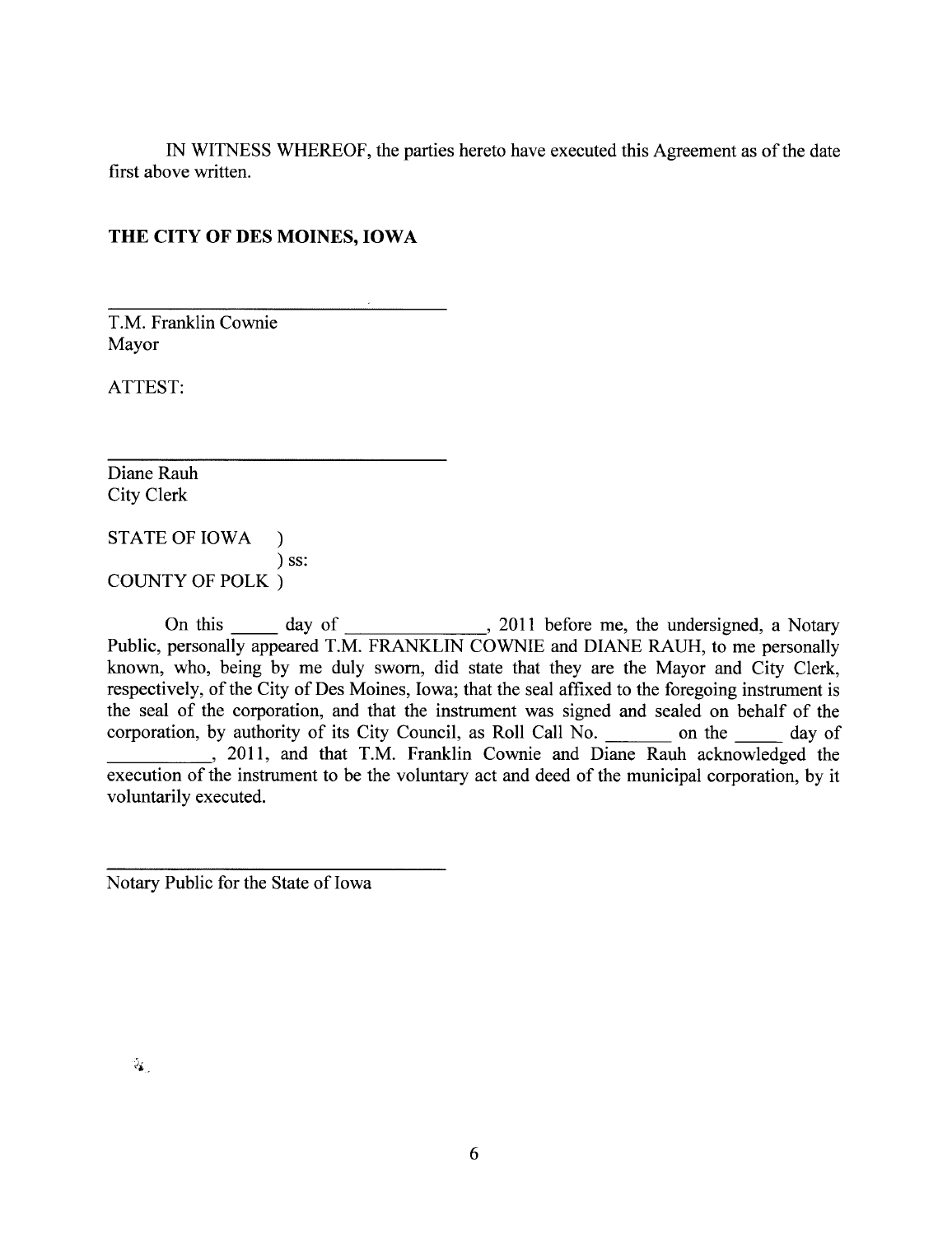#### DES MOINES AREA REGIONAL TRANSIT AUTHORITY

Angela Connolly, Commission Chair

STATE OF IOWA ) ) ss: COUNTY OF POLK)

On this \_\_\_\_\_\_ day of \_\_\_\_\_\_\_\_\_\_\_\_\_\_, 2011, before me, the undersigned, a Notary Public, personally appeared Angela Connolly, to me personally known, who, being by me duly sworn, did state that she is the Commission Chair of the DES MOINES AREA REGIONAL TRANSIT AUTHORITY, that no seal has been procured by the corporation; that the instrument was signed on behalf of the corporation by authority of its Commission; and that Angela Connolly acknowledged the execution of the instrument to be the voluntary act and deed of the corporation, by it and by her voluntarily executed.

Notary Public for the State of Iowa

DOWNTOWN DES MOINES SELF-SUPPORTED MUNICIPAL **IMPROVEMENT DISTRICT** 

Kent Mauck, President

STATE OF IOWA ) ) ss: COUNTY OF POLK)

On this  $14$  day of  $\sqrt{2\pi}$ , 2011, before me, the undersigned, a Notary Public, personally appeared Kent Mauck, to me personally known, who, being by me duly sworn, did state that he is the President of DOWNTOWN DES MOINES SELF-SUPPORTED MUNICIPAL IMPROVEMENT DISTRICT, that no seal has been procured by the corporation; that the instrument was signed on behalf of the corporation by authority of its Board of Directors; and that Kent Mauck acknowledged the execution of the instrument to be the voluntary act and deed of the corporation, by it and by him voluntarily executed.

Notary Public for the State of Iowa

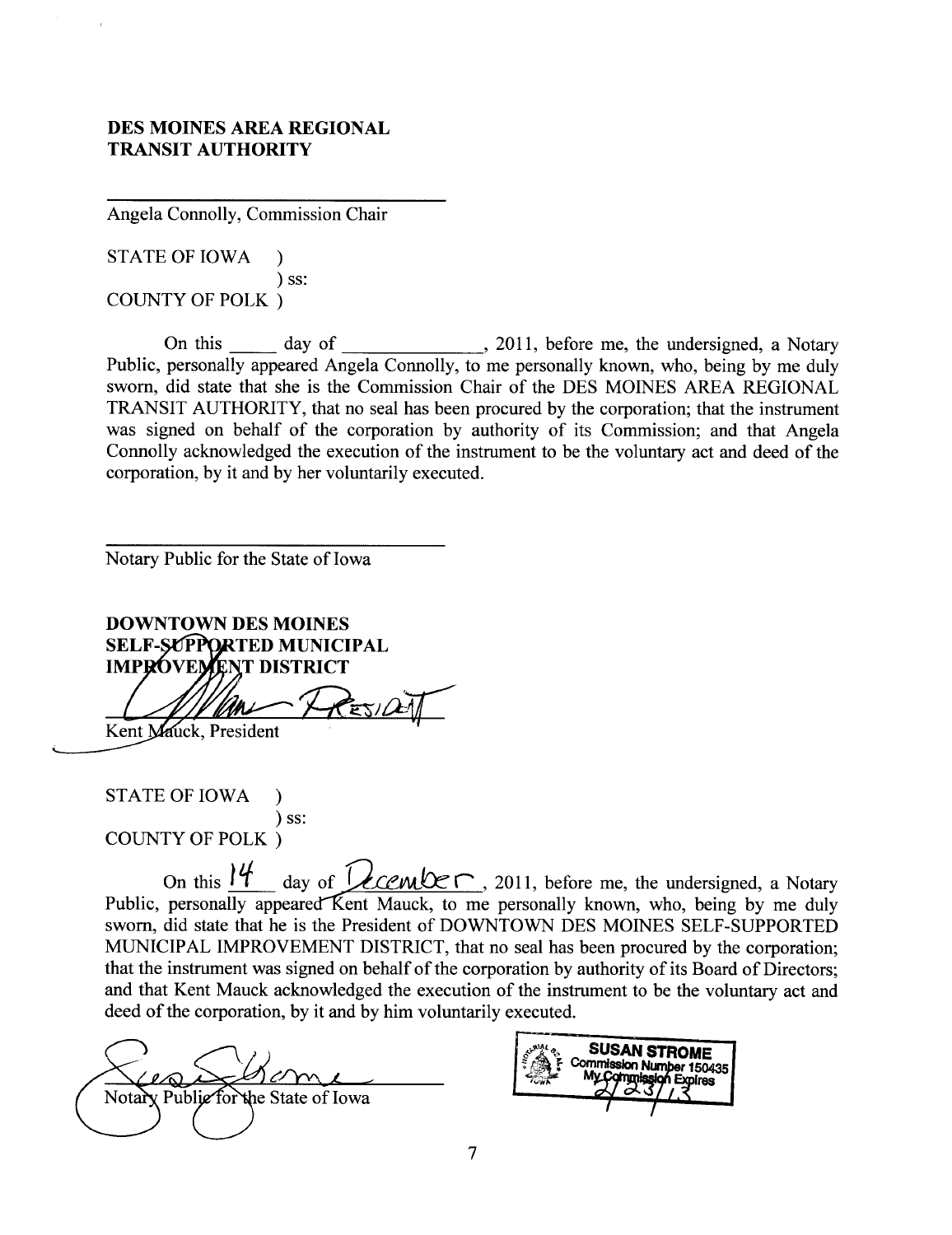## ATTACHMENT 1

## STANDARD INSURANCE REQUIREMENTS (Non-Construction/Major) INSURANCE AND INDEMNIFICATION REQUIREMENTS

#### 1. GENERAL

SSMID shall purchase and maintain insurance to protect SSMID, DART and the City of Des Moines, Iowa throughout the duration of this Agreement. Said insurance shall be provided by an insurance company(ies), "admitted" and "nonadmitted" to do business in the State of Iowa, having no less than an A.M. Best Rating of "B+". Except as specifically noted below, all policies shall be written on a per occurrence basis, not a claims-made basis, and in form and amounts and with companies satisfactory to the City of Des Moines. Certificates of Insurance confirming adequate insurance coverage shall be submitted to the City prior to Agreement execution or commencement of work and/or services.

## 2. INSURANCE REQUIREMENTS

A. WORKER'S COMPENSATION & EMPLOYER'S LIABILITY INSURANCE: SSMID shall procure and maintain during the life of this Agreement, Worker's Compensation Insurance, including Employer's Liability Coverage, in accordance with all applicable statutes of the State of Iowa. The coverage limits shall include \$500,000 each accident for Bodily Injury by Accident, \$500,000 each accident for Bodily Injury by Disease, and \$500,000 policy limit for Bodily Injury by Disease.

This requirement is waived if, under the law as stated in Chapter 85 of the Code of Iowa, SSMID is not required to carry such coverage.

B. COMMERCIAL GENERAL LIABILITY INSURANCE: SSMID shall procure and maintain during the life of this Agreement, Commercial General Liability insurance on a per occurence basis with limits of liability not less than \$5,000,000 per occurrence and/or aggregate combined single limit, Personal Injury, Bodily Injury and Property Damage. Coverage shall include the following extensions: (a) Contractual Liability, (b) Premises and Operations, (c) Products and Completed Operations, (d) Independent Contractors Coverage, (e) Personal and Advertising Injur and (f) deletion of Explosion, Collapse and Underground (XCU), where applicable.

Coverage shall be no less comprehensive and no more restrictive than the coverage provided by a standard form Commercial General Liability Policy (ISO CG 0001, Ed 07/98 with standard exclusions "a" through "o" or any subsequent ISO equivalent or a non-ISO equivalent form). Any additional exclusions shall be clearly identified on the Certificate of Insurance and shall be subject to the review and approval of the City.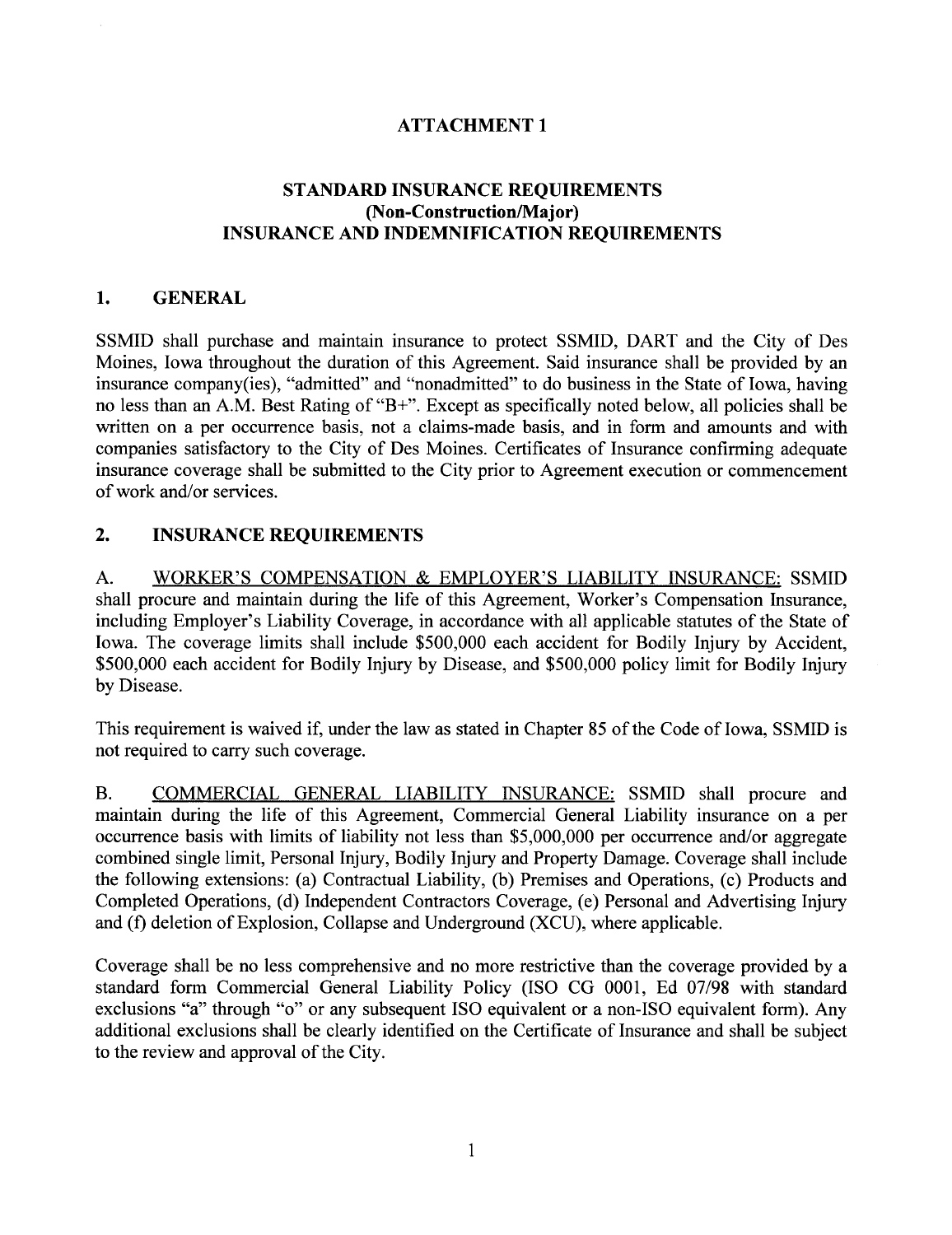C. AUTOMOBILE LIABILITY INSURANCE: SSMID shall procure and maintain during the life of this Agreement, Automobile Liability Insurance with limits of liability of not less than \$5,000,000 per occurrence combined single limit including Bodily Injury and Property Damage. Coverage shall include all owned vehicles, all non-owned vehicles, and all hired vehicles.

#### If SSMID does not own any vehicles, coverage is required on non-owned and hired vehicles.

D. UMBRELLA/EXCESS INSURANCE: The General Liability and Automobile Liability Insurance requirements above may be satisfied with a combination of primary and Umbrella/Excess Insurance. The Umbrella/Excess Insurance shall also be written on a per occurence basis and shall include the same endorsements as required of the primary policy(ies).

E. CRIME INSURANCE: SSMID shall procure and maintain during the life of this Agreement, Crime Insurance on an occurrence bases covering Employee Dishonesty and Computer Fraud for each loss at a limit of not less than \$100,000. The insurance carrier shall be liable for direct losses of money, securities, and other property of the City caused by theft or forgery by any employee of SSMID acting alone or in collusion with others who are not employees of SSMID. In addition, the insurance shall include coverage for theft, disappearance and destruction for loss outside and inside the premises. Theft shall mean the unlawful taking of money, securities or other property to the deprivation of the City. The above are the minimum Crime Insurance requirements to be maintained, however, these limits may be adjusted at the City's discretion subject to changes in the total amount of money contributed by the City to SSMID. The City's third-party interest shall be covered through the inclusion of a "Joint Loss Payee" endorsement. SSMID agrees to (1) submit claims on behalf of the City to recover applicable City losses and (2) ensure that the City receives payment for those losses.

F. DIRECTORS AND OFFICERS INSURANCE: SSMID shall procure and maintain during the life of this Contract Directors and Officers Liability Insurance on a claims made basis and with limits of not less than \$1,000,000.

G. SUBCONTRACTORS: SSMID shall require that any of its agents and subcontractors who perform work and/or services pursuant to the provisions of this Agreement meet the same insurance requirements as are required of SSMID.

H. ADDITIONAL INSURED & GOVERNMENTAL IMMUNITY: The insurance policies providing the coverages specified in B, C, and D above shall include the City of Des Moines, Iowa Additional Insured and Governmental Immunities Endorsements. Copies of these endorsements are attached.

1. CANCELLATION & MATERIAL CHANGE ENDORSEMENT: The insurance policies providing the coverages specified in A, B, C, D and E above shall include the City of Des Moines, Iowa Cancellation & Material Change Endorsement. A copy of this endorsement is attached.

J. PROOF OF INSURANCE: SSMID shall provide to the City of Des Moines, Iowa a Certificate(s) of Insurance evidencing all required insurance coverage as provided in A through F above utilizing the latest version of the ACORD form. The Certificate $(s)$  of Insurance shall specify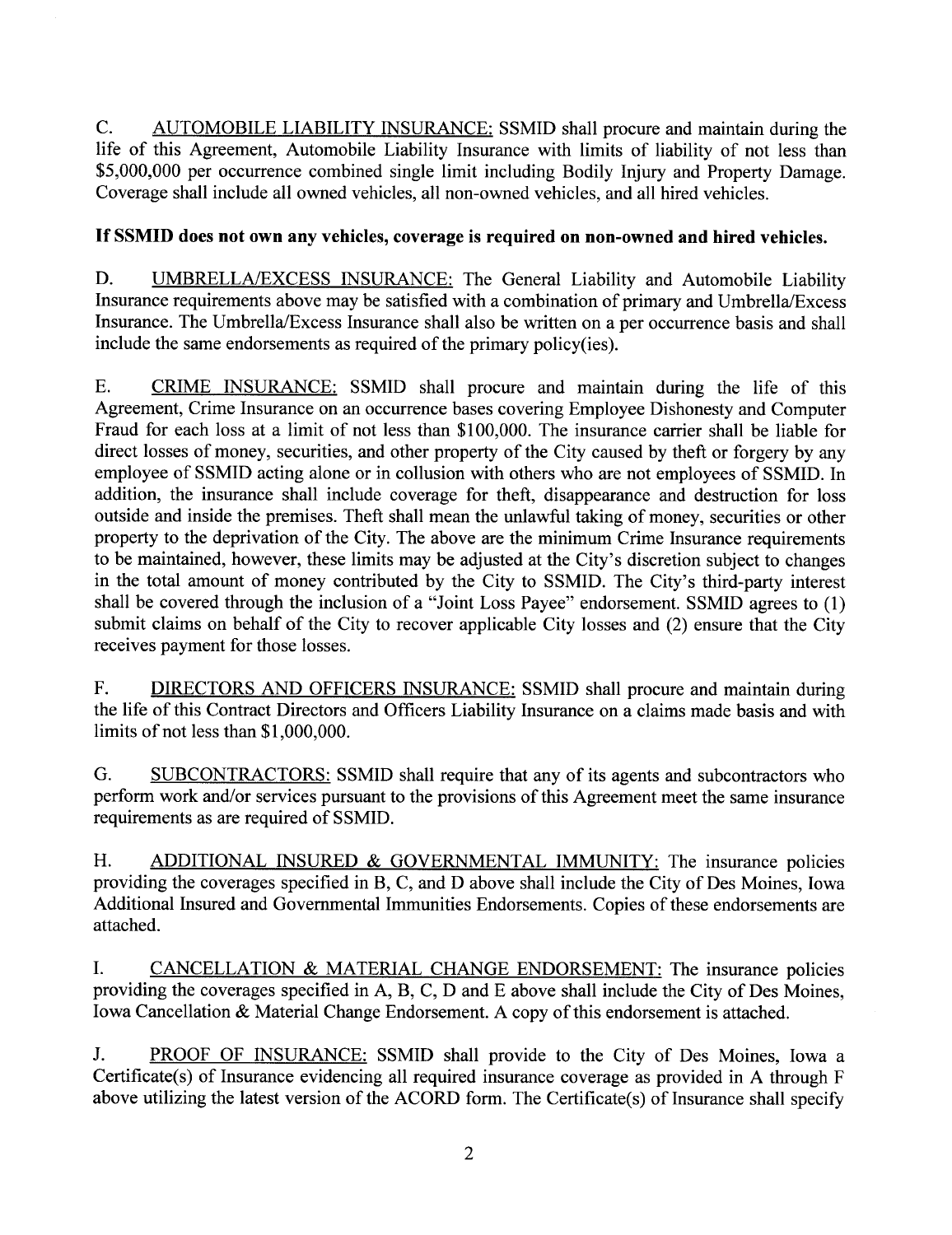under "Description of Operations/ Locations/ Vehicle/Special Items": (1) the title of the Agreement or permit or license, etc. and (2) the following statement, "Where required, Additional Insured, Governmental Immunities, and Cancellation and Material Change endorsements have been included as per attached." These endorsements shall be attached to the Certificate(s) of Insurance so as to evidence their inclusion in the coverages required.

## 3. INDEMNIFICATION REQUIREMENTS

A. INDEMNIFICATION (HOLD HARMLESS) PROVISION: To the fullest extent permitted by law, SSMID agrees to defend, pay on behalf of, indemnify, and hold harmless the City of Des Moines, Iowa, its elected and appointed officials, employees and volunteers and others working on behalf of the City of Des Moines, Iowa against any and all claims, demands, suits, or loss, including any and all outlay and expense connected therewith, and for any damages which may be asserted, claimed or recovered against or from the City of Des Moines, Iowa, its elected and appointed officials, employees, volunteers or others working on behalf of the City of Des Moines, Iowa, by reason of personal injury, including bodily injury or death, and property damages, including loss or use thereof, which arises out of or is in any way connected or associated with the work and/or services provided by SSMID and its subcontractors pursuant to the provisions of this Agreement. It is the intention of the parties that the City of Des Moines, Iowa, its elected and appointed officials, employees, volunteers or other working on behalf of the City of Des Moines, Iowa shall not be liable or in any way responsible for injury, damage, liability, loss or expense incurred by SSMID, its officers, employees, subcontractors, and others affiliated with SSMID due to accidents, mishaps, misconduct, negligence or injuries either in person or property resulting from the work and/or services performed by SSMID and its subcontractors pursuant to the provisions of this Agreement.

SSMID expressly assumes full responsibility for any and all damage or injuries which may result to any person or property by reason of or in connection with the work and/or services provided by SSMID and its subcontractors pursuant to this Agreement, and agrees to pay the City of Des Moines, Iowa for all damages caused to the City of Des Moines, Iowa premises resulting from the activities of SSMID, its officers, employees, subcontractors, and others affliated with SSMID.

SSMID represents that its activities pursuant to the provisions of this Agreement will be performed and supervised by adequately trained and qualified personnel, and SSMID wil observe, and cause its officers, employees, subcontractors and others affiiated with SSMID to observe all applicable safety rules.

# 4. WAIVER OF SUBROGATION

A. WAIVER OF SUBROGATION: To the extent permitted by law, SSMID hereby releases the City of Des Moines, Iowa, its elected and appointed officials, its agents, employees and volunteers and other working on behalf of the City of Des Moines, Iowa, from and against any and all liability or responsibility to SSMID or anyone claiming through or under SSMID by way of subrogation or otherwise, for any loss or damage to property caused by fire or any other casualty. This provision shall be applicable and in full force and effect only with respect to loss or damage occurring during the time of this Agreement. SSMID's policies of insurance shall contain a clause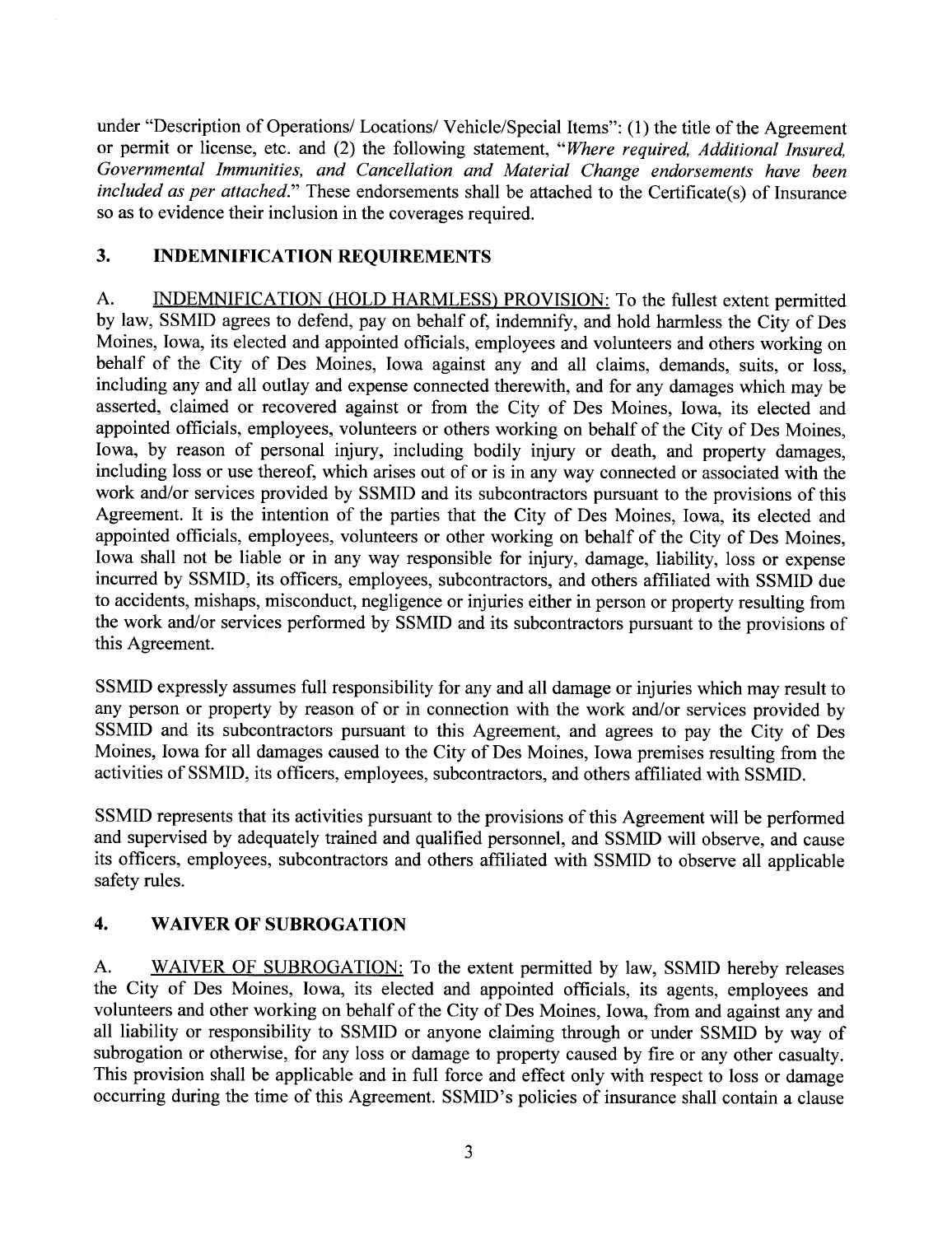or endorsement to the effect that such release shall not adversely affect or impair such policies or prejudice the right of SSMID to recover thereunder.

#### EXHIBIT

#### CITY OF DES MOINES, IOWA ADDITIONAL INSURED ENDORSEMENT

The City of Des Moines, Iowa, including all its elected and appointed officials, all its employees and volunteers, all its boards, commissions and/or authorities and their board members, employees, and volunteers, are included as Additional Insureds. This coverage shall be primary to the Additional Insureds, and not contributing with any other insurance or similar protection available to the Additional Insureds, whether other available coverage be primary, contributing or excess.

#### CITY OF DES MOINES, IOWA GOVERNMENTAL IMMUNITIES ENDORSEMENT (For use when including the City as an Additional Insured)

1. Nonwaiver of Governent Immunity. The insurance carrier expressly agrees and states that the purchase of this policy and the including of the City of Des Moines, Iowa as an Additional Insured does not waive any of the defenses of governental immunity available to the City of Des Moines, Iowa under Code of Iowa Section 670.4 as it now exists and as it may be amended from time to time.

2. Claims Coverage. The insurance carrier further agrees that this policy of insurance shall cover only those claims not subject to the defense of governental immunity under the Code of Iowa Section 670.4 as it now exists and as it may be amended from time to time.

3. Assertion of Governent Immunity. The City of Des Moines, Iowa shall be responsible for asserting any defense of governmental immunity, and may do so at any time and shall do so upon the timely written request of the insurance carier. Nothing contained in this endorsement shall prevent the carrier from asserting the defense of governmental immunity on behalf of the City of Des Moines, Iowa.

4. Non-Denial of Coverage. The insurance carrier shall not deny coverage under this policy and the insurance carrier shall not deny any of the rights and benefits accruing to the City of Des Moines, Iowa under this policy for reasons of governmental immunity unless and until a court of competent jurisdiction has ruled in favor of the defense(s) of governmental immunity asserted by the City of Des Moines, Iowa.

5. No Other Change in Policy. The insurance carrier and the City of Des Moines, Iowa agree that the above preservation of governmental immunities shall not otherwise change or alter the coverage available under the policy.